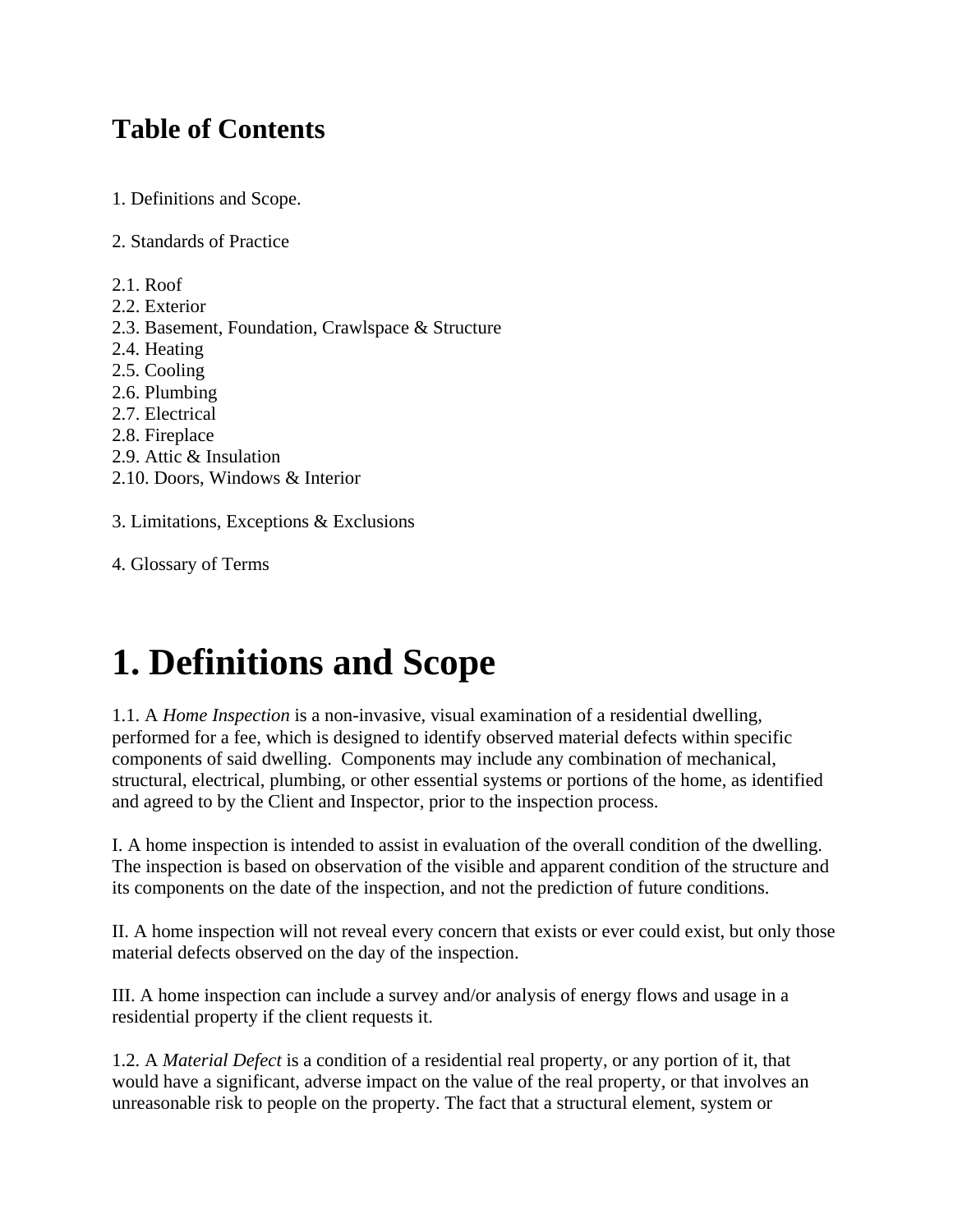subsystem is near, at or beyond the end of the normal useful life of such a structural element, system or subsystem is not by itself a material defect.

1.3. An *Inspection Report* shall describe and identify, in written format, the inspected systems, structures, and components of the dwelling, and shall identify material defects observed. Inspection reports may contain recommendations regarding conditions reported or recommendations for correction, monitoring or further evaluation by professionals, but this is not required.

## **2. Standards of Practice**

#### 2.1. Roof

I. The inspector shall inspect from ground level or eaves:

- A. the roof covering;
- B. the gutters;
- C. the downspouts;
- D. the vents, flashings, skylights, chimney and other roof penetrations; and
- E. the general structure of the roof from the readily accessible panels, doors or stairs.
- II. The inspector is not required to:
- A. walk on any pitched roof surface.
- B. predict the service life expectancy.
- C. inspect underground downspout diverter drainage pipes.
- D. remove snow, ice, debris or other conditions that prohibit the observation of the roof surfaces.
- E. move insulation.
- F. inspect antennae, lightning arresters, de-icing equipment, or similar attachments.
- G. walk on any roof areas that appear, in the opinion of the inspector, to be unsafe.
- H. walk on any roof areas if it might, in the opinion of the inspector, cause damage.
- I. perform a water test.
- J. warrant or certify the roof.
- 2.2. Exterior
- I. The inspector shall inspect: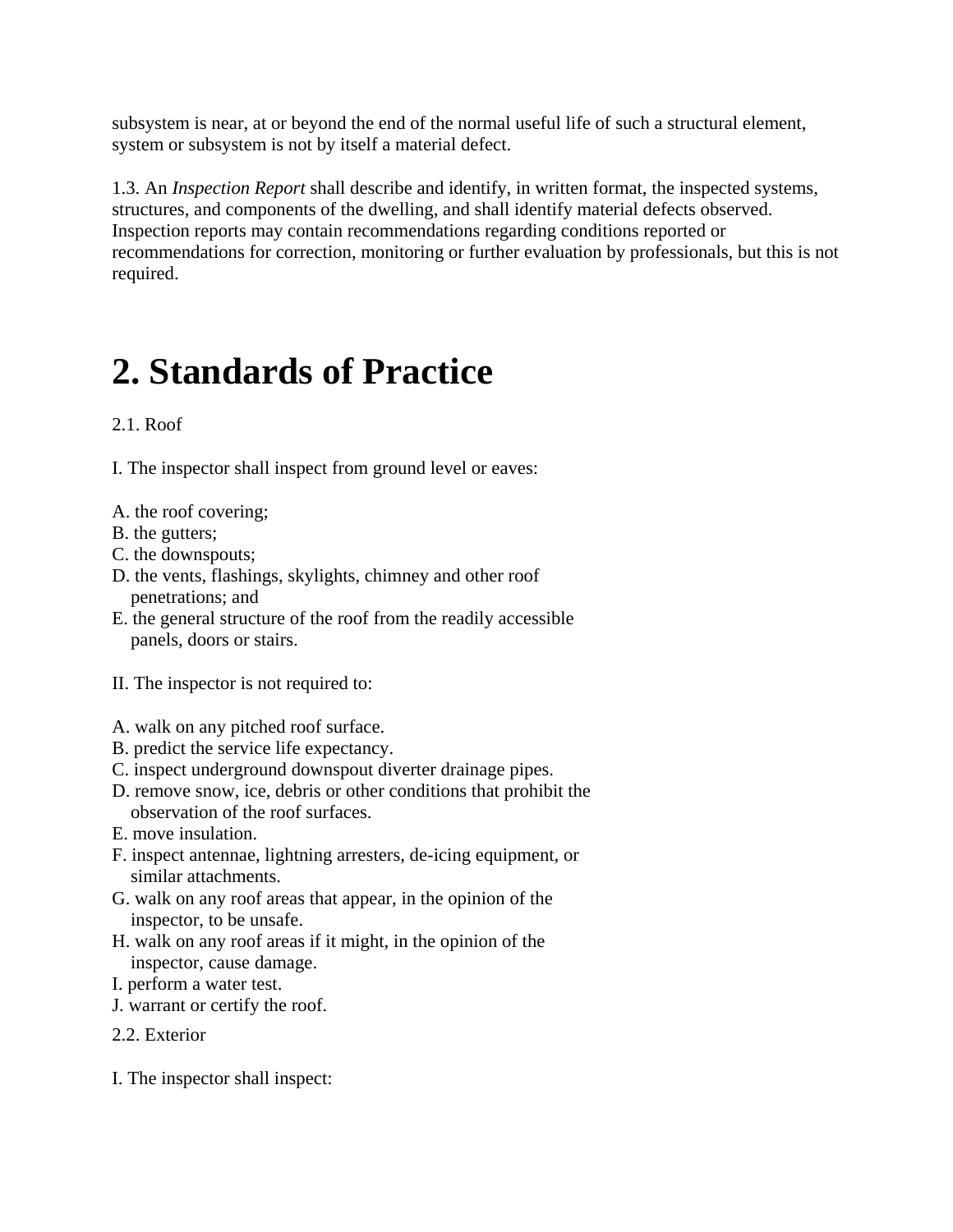- A. the siding, flashing and trim;
- B. all exterior doors, decks, stoops, steps, stairs, porches, railings, eaves, soffits and fascias;
- C. and report as in need of repair any spacings between
- intermediate balusters, spindles, or rails for steps, stairways, balconies, and railings that permit the passage of an object greater than 4 inches in diameter;
- D. a representative number of windows;
- E. the vegetation, surface drainage, and retaining walls when these are likely to adversely affect the structure;
- F. and describe the exterior wall covering.
- II. The inspector is not required to:
- A. inspect or operate screens, storm windows, shutters, awnings, fences, outbuildings, or exterior accent lighting.
- B. inspect items, including window and door flashings, which are not visible or readily accessible from the ground.
- C. inspect geological, geotechnical, hydrological and/or soil conditions.
- D. inspect recreational facilities or playground equipment.
- E. inspect seawalls, break-walls and docks.
- F. inspect erosion control and earth stabilization measures.
- G. inspect for safety-type glass.
- H. inspect underground utilities.
- I. inspect underground items.
- J. inspect wells or springs.
- K. inspect solar, wind, or geothermal systems.
- L. inspect swimming pools or spas.
- M. inspect septic systems or cesspools.
- N. inspect sprinkler systems.
- O. inspect drain fields or drywells.
- P. determine the integrity of the thermal window seals or damaged glass.
- Q. inspect any damaged glass.
- 2.3. Basement, Foundation & Crawlspace
- I. The inspector shall inspect:
- A. the basement;
- B. the foundation;
- C. the crawlspace;
- D. the visible structural components;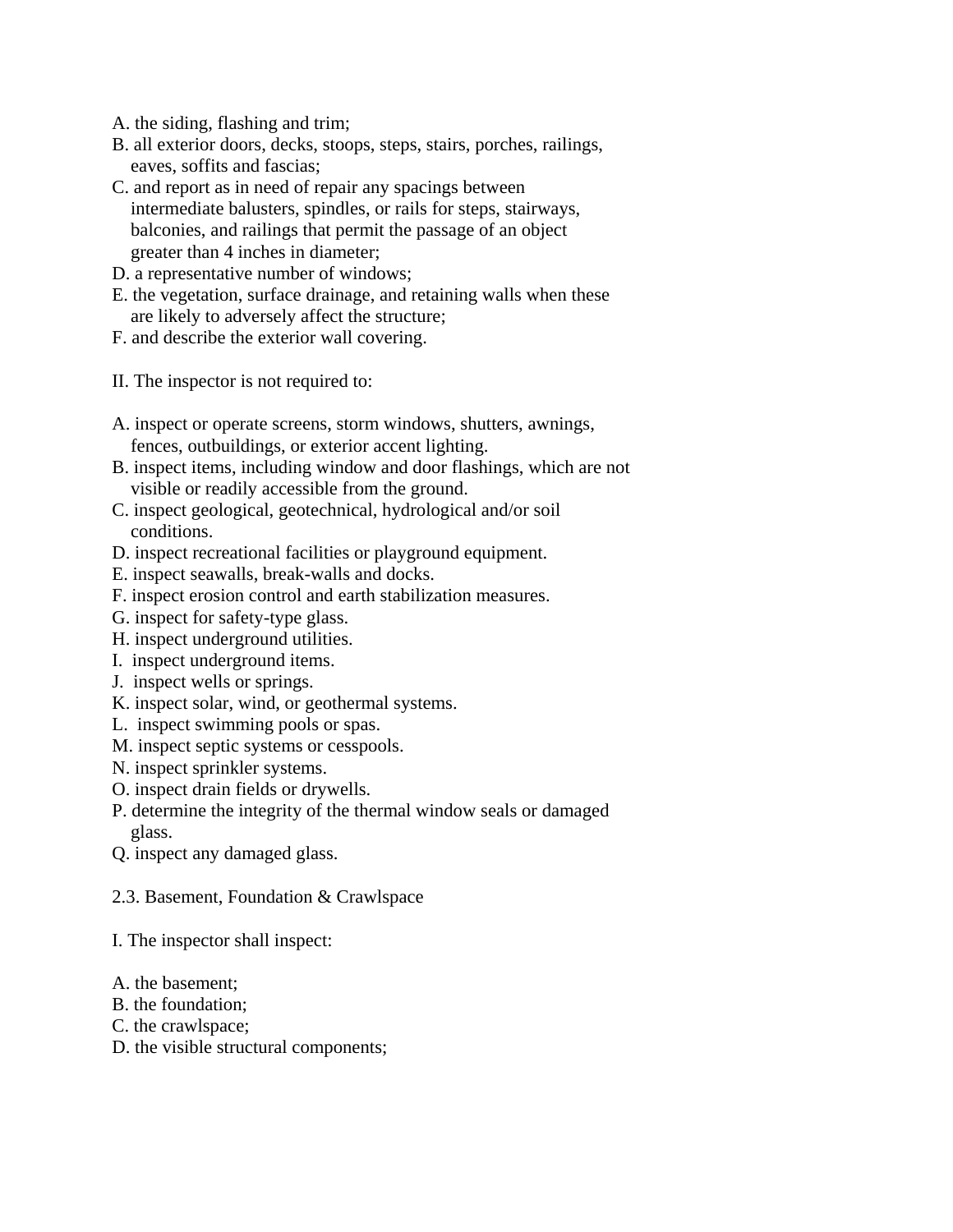- E. and report on the location of under-floor access openings;
- F. and report any present conditions or clear indications of active water penetration observed by the inspector;
- G. for wood in contact or near soil;
- H. and report any general indications of foundation movement that are observed by the inspector, such as, but not limited to: sheetrock cracks, brick cracks, out-of-square door frames, or floor slopes;
- I. and report on any cutting, notching and boring of framing members which may present a structural or safety concern.
- II. The inspector is not required to:
- A. enter any crawlspaces that are not readily accessible or where entry could cause damage or pose a hazard to the inspector.
- B. move stored items or debris.
- C. operate sump pumps with inaccessible floats.
- D. identify size, spacing, span, location or determine adequacy of foundation bolting, bracing, joists, joist spans or support systems.
- E. provide any engineering or architectural service.
- F. report on the adequacy of any structural system or component.
- 2.4. Heating
- I. The inspector shall inspect:
- A. the heating systems using normal operating controls, and describe the energy source and heating method;
- B. and report as in need of repair heating systems which do not operate;
- C. and report if the heating systems are deemed inaccessible.
- II. The inspector is not required to:
- A. inspect or evaluate interiors of flues or chimneys, fire chambers, heat exchangers, combustion air systems, fresh air intakes, humidifiers, dehumidifiers, electronic air filters, geothermal systems or solar heating systems.
- B. inspect fuel tanks or underground or concealed fuel supply systems.
- C. determine the uniformity, temperature, flow, balance, distribution, size, capacity, BTU, or supply adequacy of the heating system.
- D. light or ignite pilot flames.
- E. activate heating, heat pump systems or other heating systems when ambient temperatures or other circumstances are not conducive to safe operation or may damage the equipment.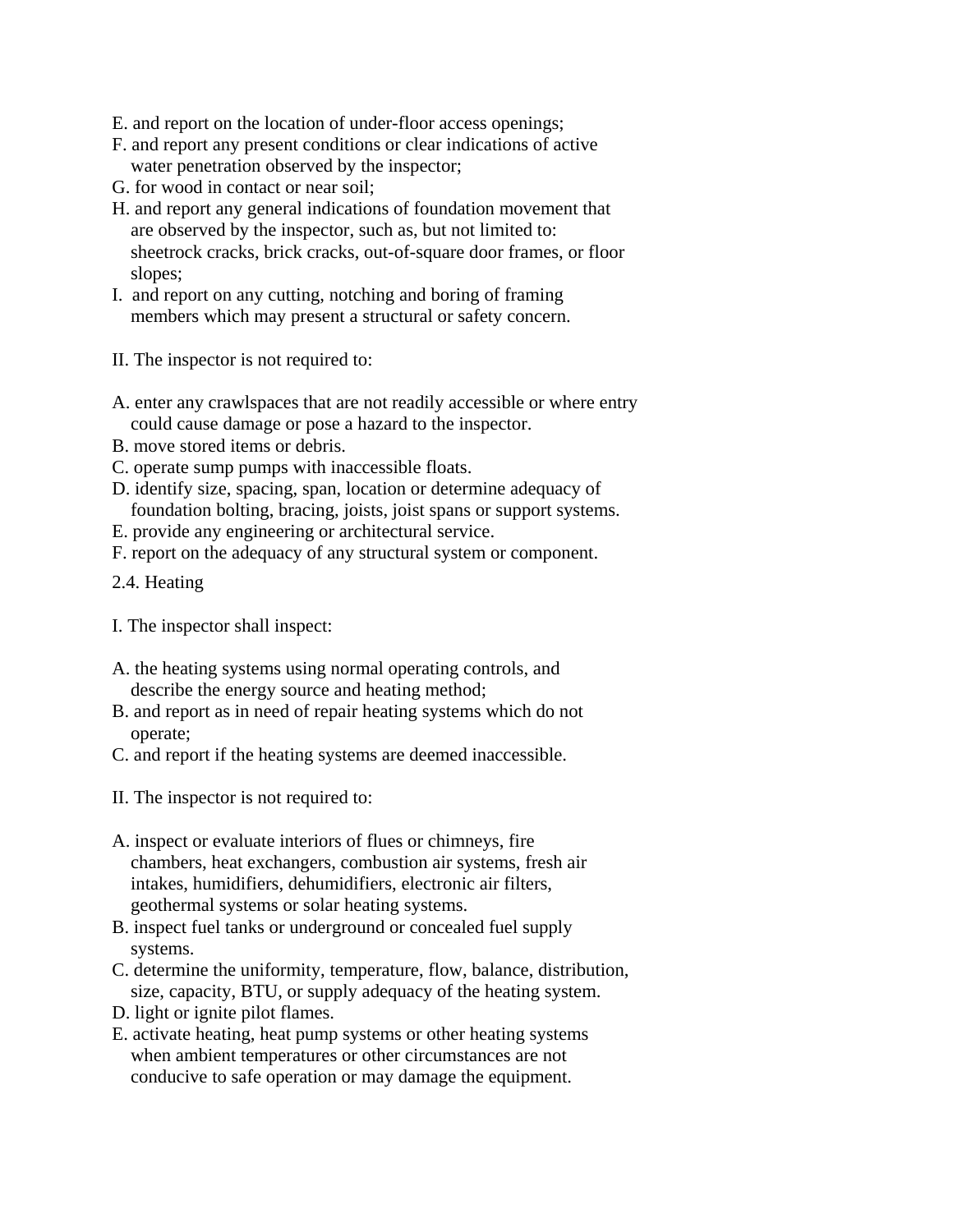- F. override electronic thermostats.
- G. evaluate fuel quality.
- H. verify thermostat calibration, heat anticipation, or automatic setbacks, timers, programs or clocks.
- 2.5. Cooling
- I. The inspector shall inspect:
- A. the central cooling equipment using normal operating controls.
- II. The inspector is not required to:
- A. determine the uniformity, temperature, flow, balance, distribution, size, capacity, BTU, or supply adequacy of the cooling system.
- B. inspect window units, through-wall units, or electronic air filters.
- C. operate equipment or systems if exterior temperature is below 60 degrees Fahrenheit, or when other circumstances are not conducive to safe operation, or may damage the equipment.
- D. inspect or determine thermostat calibration, heat anticipation, or automatic setbacks or clocks.
- E. examine electrical current, coolant fluids or gases, or coolant leakage.
- 2.6. Plumbing
- I. The inspector shall:
- A. inspect and determine if the water supply is public or private;
- B. verify the presence of and identify the location of the main water shut-off valve;
- C. inspect the water heating equipment, including venting, connections, energy source supply system, and seismic bracing, and verify the presence or absence of temperature-pressure relief valves and/or Watts 210 valves;
- D. flush toilets:
- E. run water in sinks, tubs, and showers;
- F. inspect the interior water supply, including all fixtures and faucets;
- G. inspect the drain, waste and vent systems, including all fixtures;
- H. describe any visible fuel storage systems;
- I. inspect the drainage sump pumps and test pumps with accessible floats;
- J. inspect and describe the water supply, drain, waste and main fuel shut-off valves, as well as the location of the water main and main fuel shut-off valves;
- K. inspect and report as in need of repair deficiencies in the water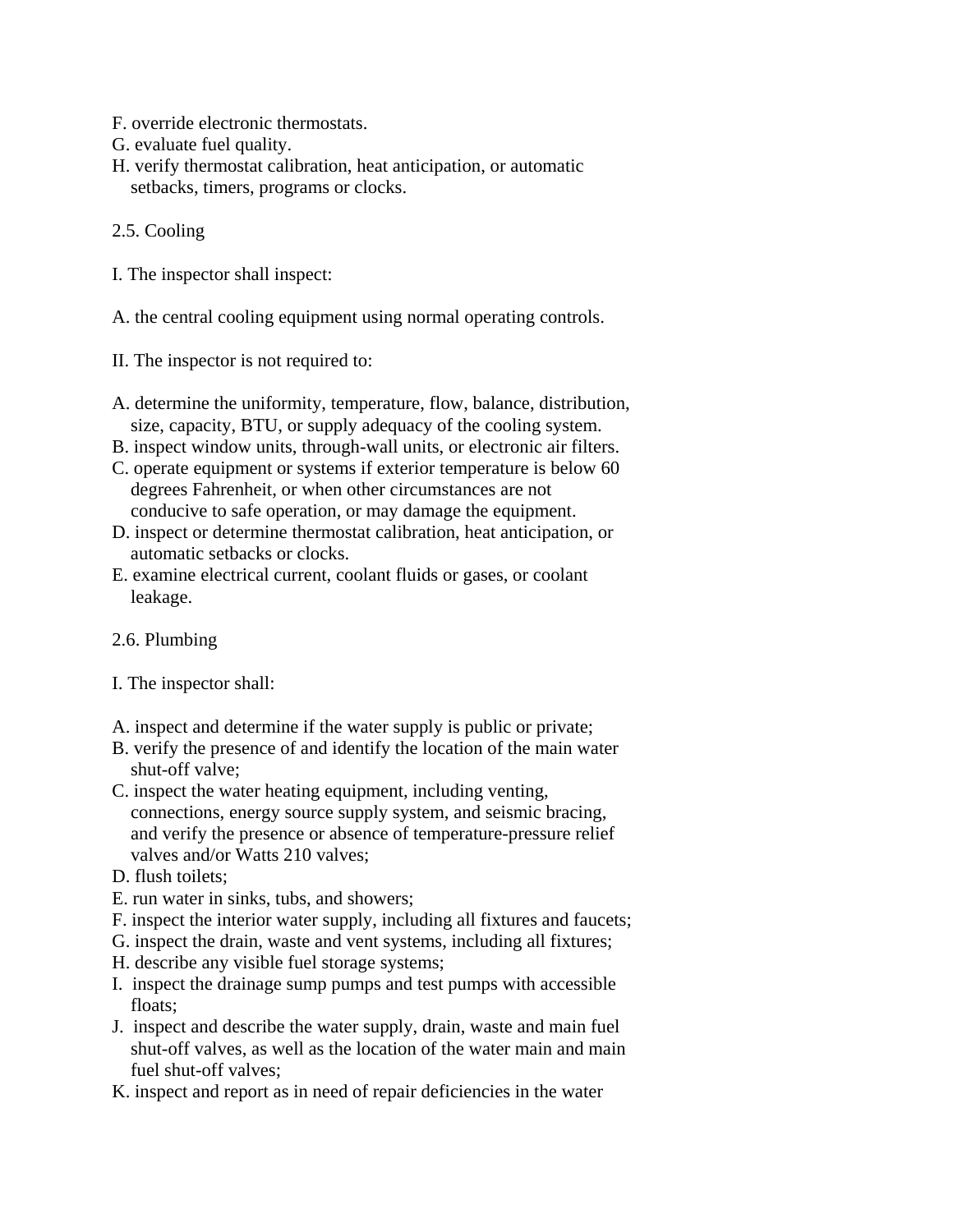supply by viewing the functional flow in two fixtures operated simultaneously;

- L. inspect and report as in need of repair deficiencies in installation and identification of hot and cold faucets;
- M. inspect and report as in need of repair mechanical drain-stops that are missing or do not operate if installed in sinks, lavatories and tubs; and
- N. inspect and report as in need of repair commodes that have cracks in the ceramic material, are improperly mounted on the floor, leak, or have tank components which do not operate.
- II. The inspector is not required to:
- A. light or ignite pilot flames.
- B. determine the size, temperature, age, life expectancy or adequacy of the water heater.
- C. inspect interiors of flues or chimneys, combustion air systems, water softening or filtering systems, well pumps or tanks, safety or shut-off valves, floor drains, lawn sprinkler systems or fire sprinkler systems.
- D. determine the exact flow rate, volume, pressure, temperature, or adequacy of the water supply.
- E. determine the water quality or potability or the reliability of the water supply or source.
- F. open sealed plumbing access panels.
- G. inspect clothes washing machines or their connections.
- H. operate any main, branch or fixture valve.
- I. test shower pans, tub and shower surrounds or enclosures for leakage.
- J. evaluate the compliance with local or state conservation or energy standards, or the proper design or sizing of any water, waste or venting components, fixtures or piping.
- K. determine the effectiveness of anti-siphon, back-flow prevention or drain-stop devices.
- L. determine whether there are sufficient clean-outs for effective cleaning of drains.
- M. evaluate gas, liquid propane or oil storage tanks.
- N. inspect any underground or concealed fuel supply systems.
- O. inspect any private sewage waste disposal system or component thereof.
- P. inspect water treatment systems or water filters.
- Q. inspect water storage tanks, pressure pumps or bladder tanks.
- R. evaluate wait-time to obtain hot water at fixtures, or perform testing of any kind to water heater elements.
- S. evaluate or determine the adequacy of combustion air.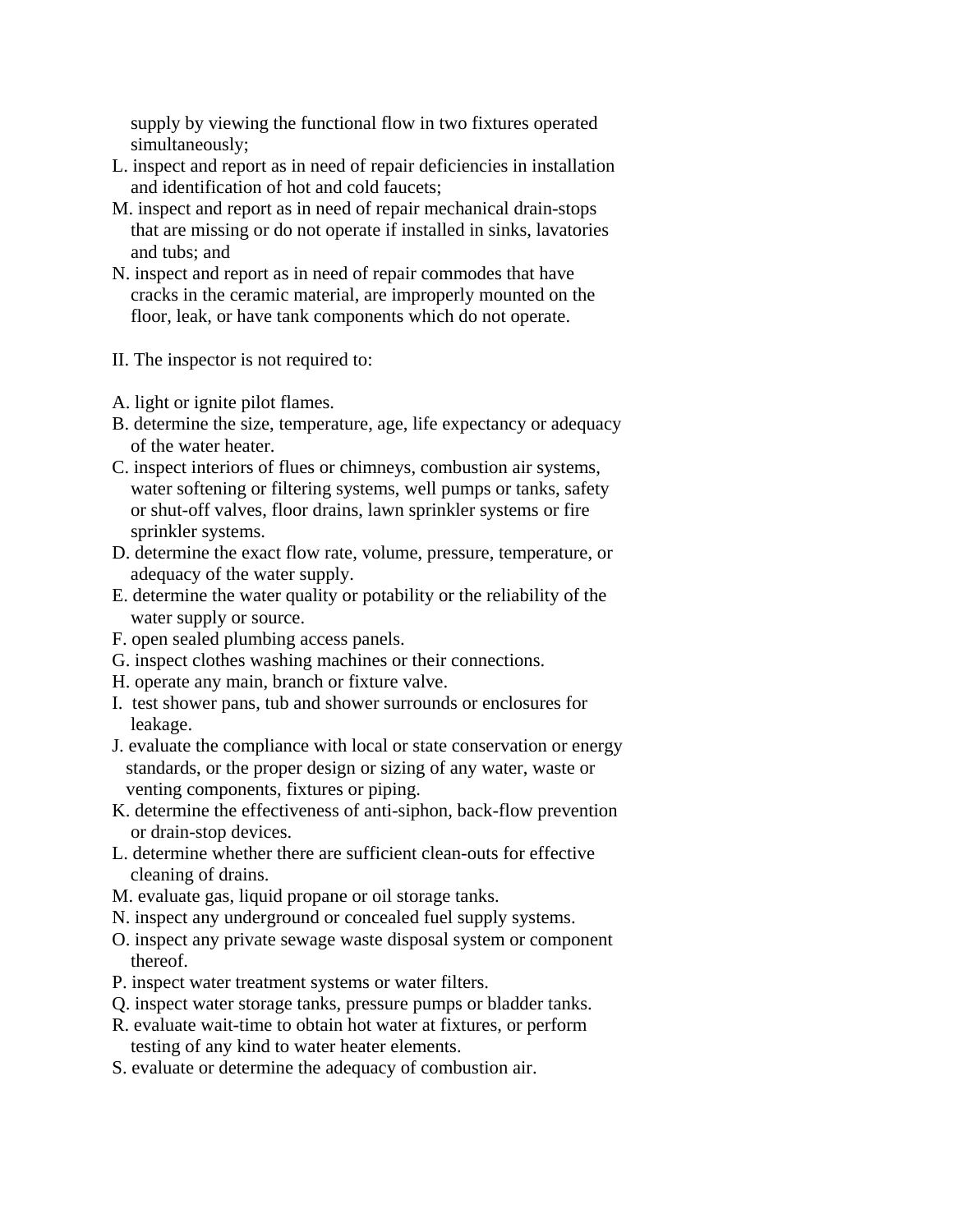- T. test, operate, open or close safety controls, manual stop valves and/or temperature or pressure relief valves.
- U. examine ancillary systems or components, such as, but not limited to, those relating to solar water heating, hot water circulation.
- V. determine the existence or condition of polybutylene plumbing.

#### 2.7. Electrical

- I. The inspector shall inspect:
- A. the service drop/lateral;
- B. the meter socket enclosures;
- C. the means for disconnecting the service main;
- D. and describe the service disconnect amperage rating, if labeled;
- E. panelboards and overcurrent devices (breakers and fuses);
- F. and report on any unused circuit breaker panel openings that are not filled;
- G. the service grounding and bonding;
- H. a representative number of switches, lighting fixtures, and receptacles, including receptacles observed and deemed to be AFCI-protected during the inspection using an AFCI tester, where possible;
- I. and test all Ground Fault Circuit Interrupter (GFCI) receptacles and GFCI circuit breakers observed and deemed to be GFCIs during the inspection using a GFCI tester, where possible;
- J. and report the presence of solid conductor aluminum branch circuit wiring, if readily visible;
- K. and report on any tested receptacles in which power was not present, polarity is incorrect, is not secured to the wall, the cover is not in place, the ground fault circuit interrupter devices are not properly installed or do not operate properly, evidence of arcing or excessive heat is present, or where the receptacle is not grounded or is not secured to the wall;
- L. the service entrance conductors and the condition of the conductor insulation;
- M. and report the absence of smoke detectors; and
- N. service entrance cables, and report as in need of repair deficiencies in the integrity of the insulation, drip loop, or separation of conductors at weatherheads and clearances from grade or rooftops.
- II. The inspector is not required to:
- A. insert any tool, probe or device into the main panelboard, sub panels, distribution panelboards, or electrical fixtures.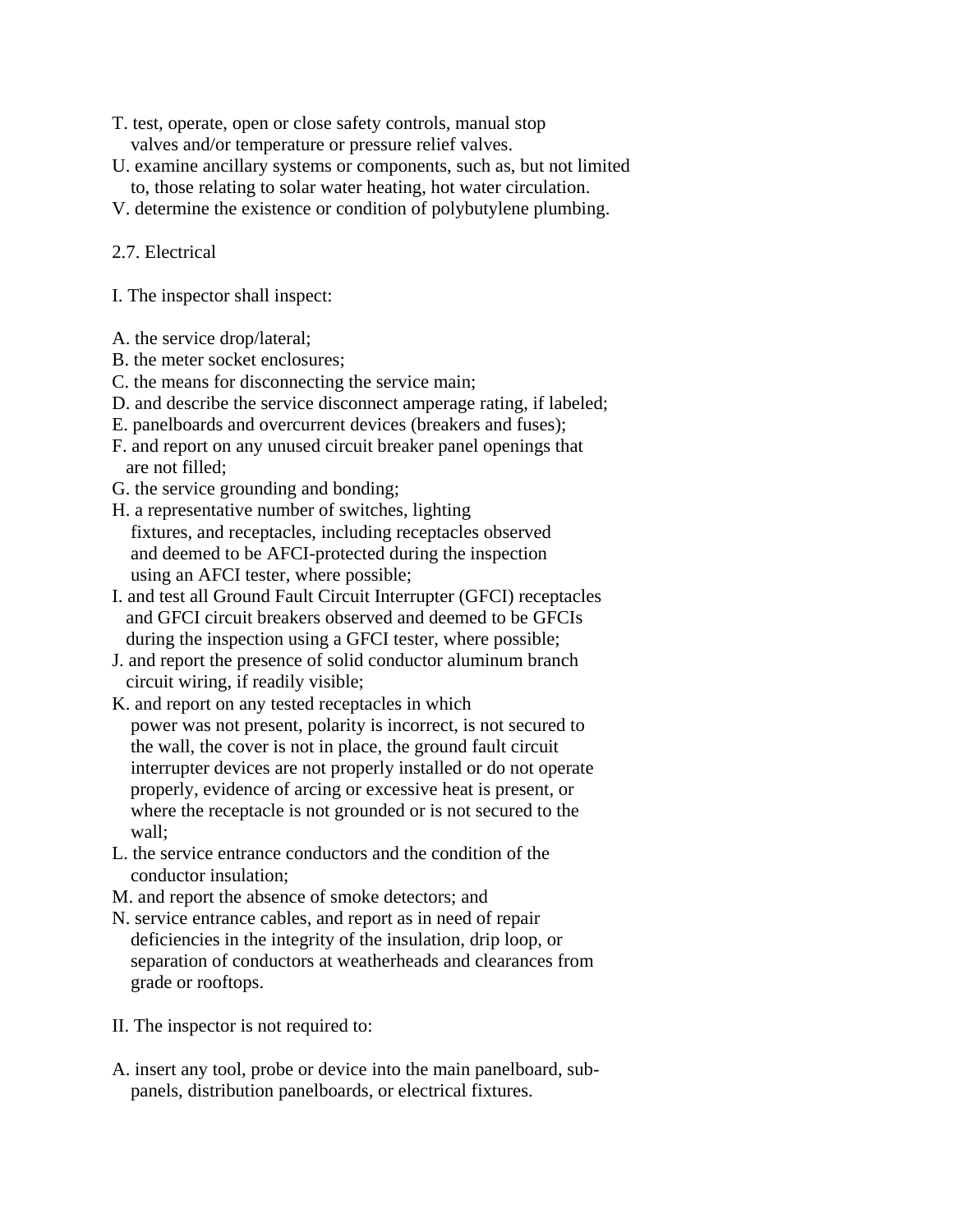- B. operate electrical systems that are shut down.
- C. remove panelboard cabinet covers or dead front covers, if they are not readily accessible.
- D. operate or reset overcurrent protection devices or overload devices.
- E. operate non-accessible smoke detectors.
- F. measure or determine the amperage or voltage of the main service equipment, if not visibly labeled.
- G. inspect the fire or alarm system and components.
- H. inspect the ancillary wiring or remote control devices.
- I. activate any electrical systems or branch circuits which are not energized.
- J. inspect low-voltage systems, electrical de-icing tapes, swimming pool wiring, or any time-controlled devices.
- K. verify the service ground.
- L. inspect private or emergency electrical supply sources, including, but not limited to: generators, windmills, photovoltaic solar collectors, or battery or electrical storage facility.
- M. inspect spark or lightning arrestors.
- N. inspect or test de-icing equipment.
- O. conduct voltage drop calculations.
- P. determine the accuracy of labeling.
- Q. inspect exterior accent lighting.

#### 2.8. Fireplace

- I. The inspector shall inspect:
- A. the fireplace, and open and close the damper door, if readily accessible and operable;
- B. hearth extensions and other permanently installed components;
- C. and report as in need of repair deficiencies in the lintel, hearth and material surrounding the fireplace, including fireplace opening clearance from visible combustible materials.
- II. The inspector is not required to:
- A. inspect the flue or vent system.
- B. inspect the interior of chimneys or flues, fire doors or screens, seals or gaskets, or mantels.
- C. determine the need for a chimney sweep.
- D. operate gas fireplace inserts.
- E. light pilot flames.
- F. determine the appropriateness of any installation.
- G. inspect automatic fuel-feed devices.
- H. inspect combustion and/or make-up air devices.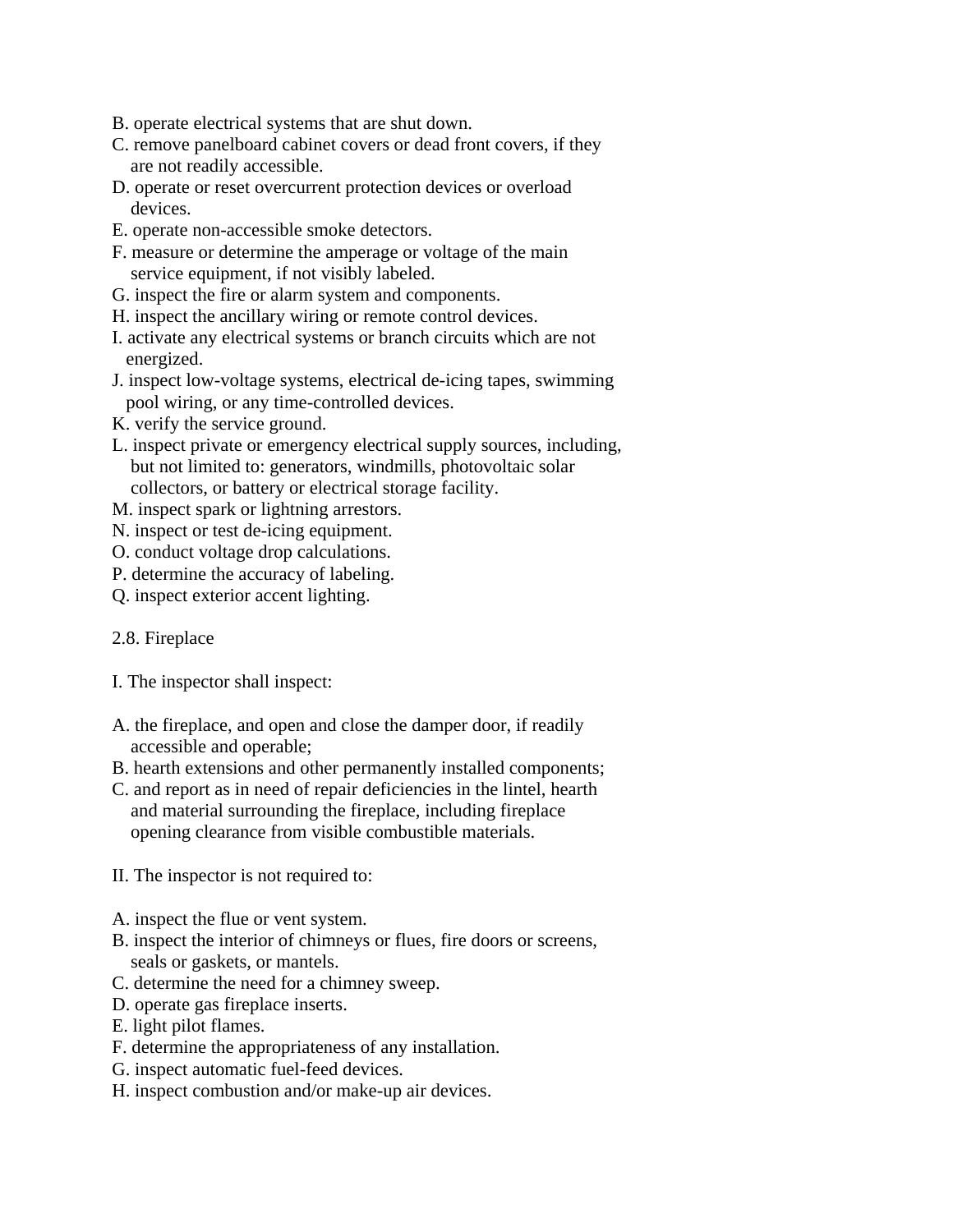- I. inspect heat distribution assists, whether gravity controlled or fan-assisted.
- J. ignite or extinguish fires.
- K. determine adequacy of draft or draft characteristics.
- L. move fireplace inserts, stoves, or firebox contents.
- M. perform a smoke test.
- N. dismantle or remove any component.
- O. perform a National Fire Prevention Association (NFPA) style inspection.
- P. perform a Phase I fireplace and chimney inspection.
- 2.9. Attic, Ventilation & Insulation
- I. The inspector shall inspect:
- A. the insulation in unfinished spaces;
- B. the ventilation of attic spaces;
- C. mechanical ventilation systems;
- D. and report on the general absence or lack of insulation in unfinished spaces.
- II. The inspector is not required to:
- A. enter the attic or any unfinished spaces that are not readily accessible, or where entry could cause damage or pose a safety hazard to the inspector, in his or her opinion.
- B. to move, touch, or disturb insulation.
- C. to move, touch or disturb vapor retarders.
- D. break or otherwise damage the surface finish or weather seal on or around access panels and covers.
- E. identify the composition or exact R-value of insulation material.
- F. activate thermostatically operated fans.
- G. determine the types of materials used in insulation or wrapping of pipes, ducts, jackets, boilers and wiring.
- H. determine the adequacy of ventilation.
- 2.10. Doors, Windows & Interior
- I. The inspector shall:
- A. open and close a representative number of doors and windows;
- B. inspect the walls, ceilings, steps, stairways and railings;
- C. and report as in need of repair any spacing between intermediate balusters, spindles or rails for steps, stairways and railings that permit the passage of an object greater than 4 inches in diameter;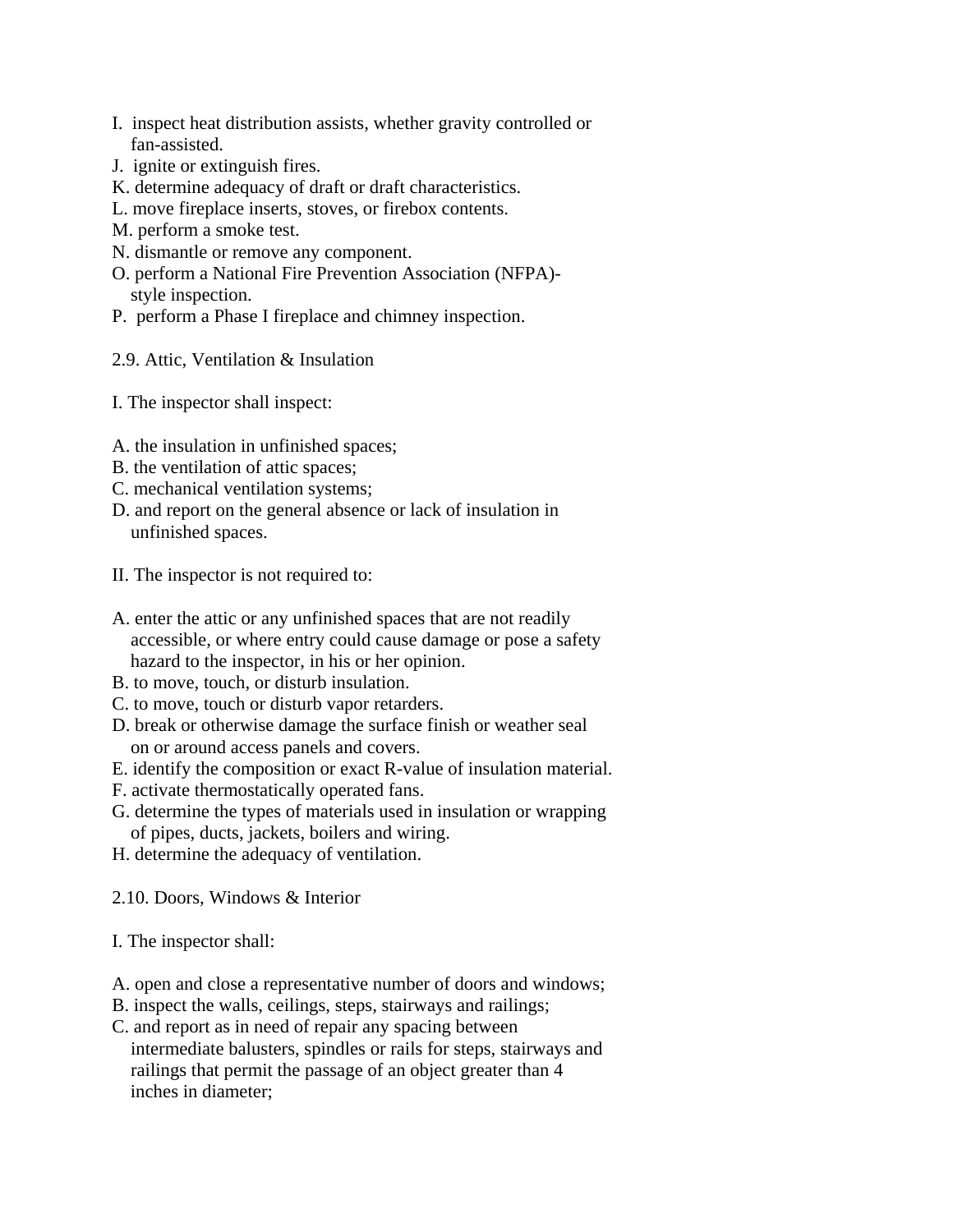- D. inspect garage doors and garage door openers by operating first by remote (if available), and then by the installed automatic door control;
- E. and report as in need of repair any installed electronic sensors that are not operable or not installed at proper heights above the garage door;
- F. and report as in need of repair any door locks or side ropes that have not been removed or disabled when garage door opener is in use;
- G. and report as in need of repair any windows that are obviously fogged or display other evidence of broken seals.
- II. The inspector is not required to:
- A. inspect paint, wallpaper, window treatments or finish treatments.
- B. inspect central vacuum systems.
- C. inspect safety glazing.
- D. inspect security systems or components.
- E. evaluate the fastening of countertops, cabinets, sink tops or fixtures.
- F. move furniture, stored items, or any coverings, such as carpets or rugs, in order to inspect the concealed floor structure.
- G. move drop-ceiling tiles.
- H. inspect or move any household appliances.
- I. inspect or operate equipment housed in the garage, except as otherwise noted.
- J. verify or certify safe operation of any auto-reverse or related safety function of a garage door.
- K. operate or evaluate any security bar release and opening mechanisms, whether interior or exterior, including their compliance with local, state or federal standards.
- L. operate any system, appliance or component that requires the use of special keys, codes, combinations or devices.
- M. operate or evaluate self-cleaning oven cycles, tilt guards/latches or signal lights.
- N. inspect microwave ovens or test leakage from microwave ovens.
- O. operate or examine any sauna, steam-jenny, kiln, toaster, ice maker, coffee-maker, can-opener, bread-warmer, blender, instant hot water dispenser, or other small, ancillary devices.
- P. inspect elevators.
- Q. inspect remote controls.
- R. inspect appliances.
- S. inspect items not permanently installed.
- T. discover firewall compromises.
- U. examine or operate any above-ground, movable, freestanding,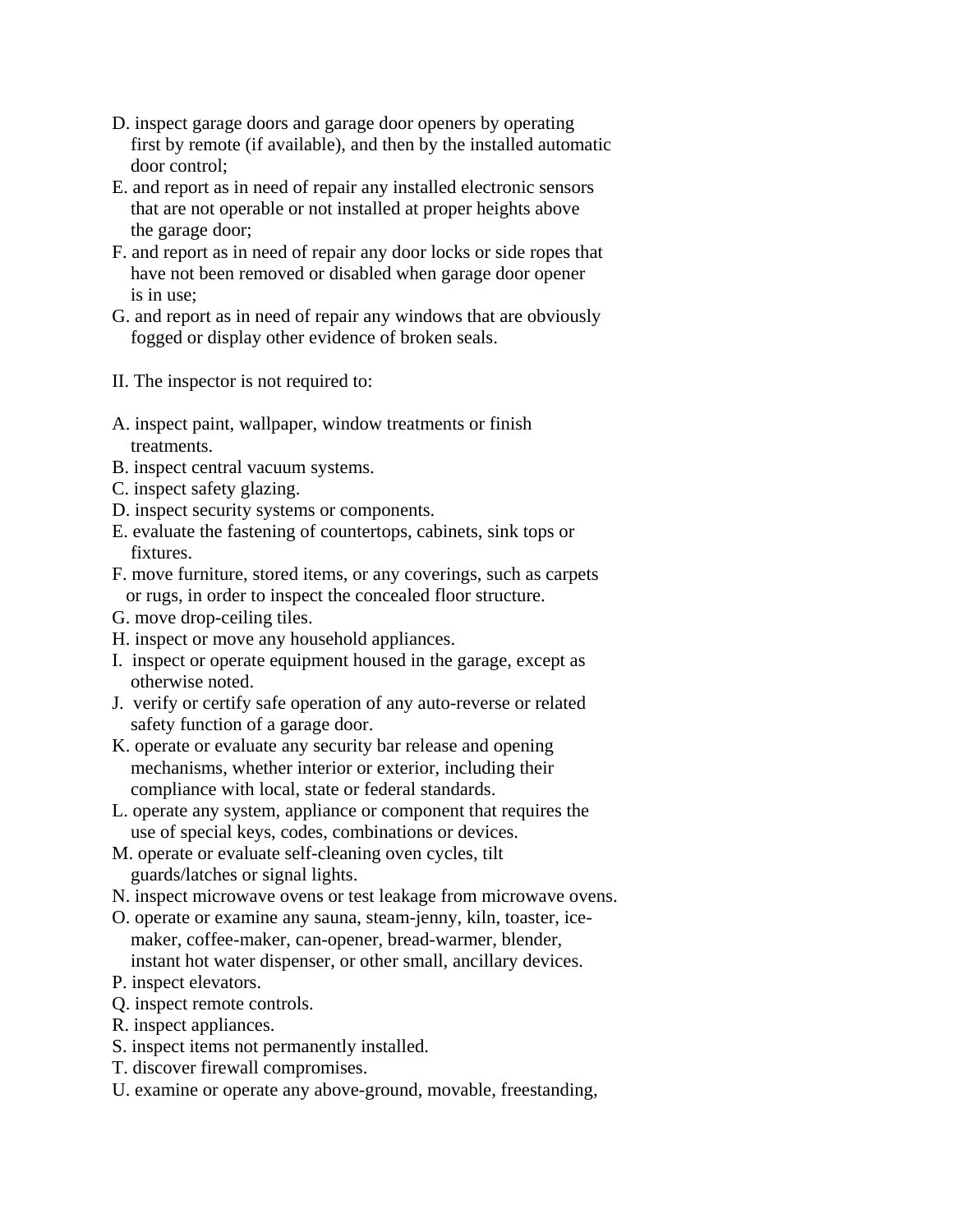or otherwise non-permanently installed pool/spa, recreational equipment or self-contained equipment.

- V. come into contact with any pool or spa water in order to determine the system structure or components.
- W. determine the adequacy of spa jet water force or bubble effect.
- X. determine the structural integrity or leakage of a pool or spa.

### **3. Limitations, Exceptions & Exclusions**

#### 3.1. Limitations:

- I. An inspection is not technically exhaustive.
- II. An inspection will not identify concealed or latent defects.
- III. An inspection will not deal with aesthetic concerns or what could be deemed matters of taste, cosmetic defects, etc.
- IV. An inspection will not determine the suitability of the property for any use.
- V. An inspection does not determine the market value of the property or its marketability.
- VI. An inspection does not determine the insurability of the property.
- VII. An inspection does not determine the advisability or inadvisability of the purchase of the inspected property.
- VIII. An inspection does not determine the life expectancy of the property or any components or systems therein.
- IX. An inspection does not include items not permanently installed.
- X. These Standards of Practice apply only to homes with four or fewer dwelling units.
- 3.2. Exclusions:
- I. The inspectors are not required to determine:
- A. property boundary lines or encroachments.
- B. the condition of any component or system that is not readily accessible.
- C. the service life expectancy of any component or system.
- D. the size, capacity, BTU, performance, or efficiency of any component or system.
- E. the cause or reason of any condition.
- F. the cause for the need of repair or replacement of any system or component.
- G. future conditions.
- H. compliance with codes or regulations.
- I. the presence of evidence of rodents, animals or insects.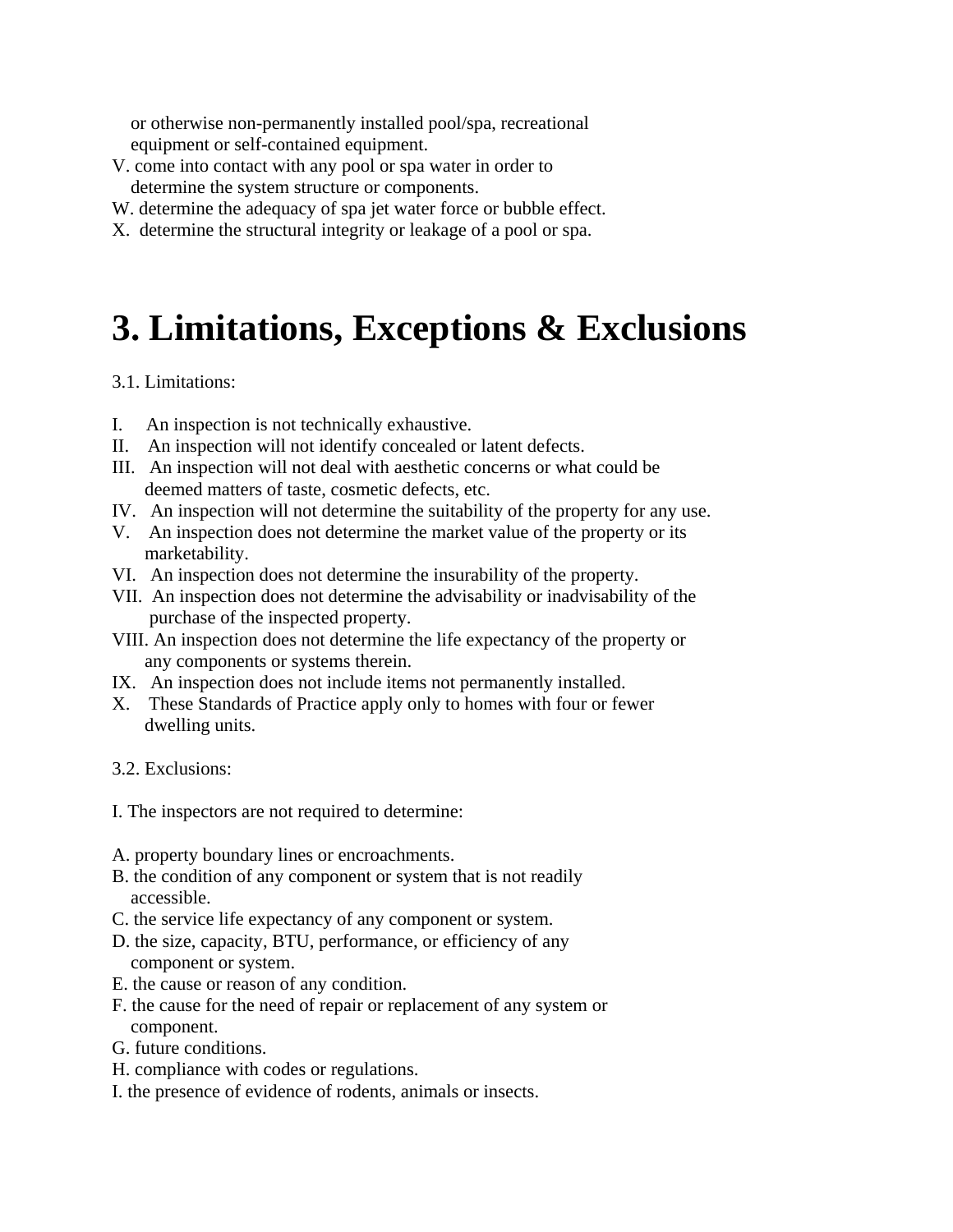- J. the presence of mold, mildew or fungus.
- K. the presence of air-borne hazards.
- L. the presence of birds.
- M. the presence of other flora or fauna.
- N. the air quality.
- O. the existence of asbestos.
- P. the existence of environmental hazards.
- Q. the existence of electro-magnetic fields.
- R. the presence of hazardous materials including, but not limited to, the presence of lead in paint.
- S. any hazardous waste conditions.
- T. any manufacturer's recalls or conformance with manufacturer installation, or any information included for consumer protection purposes.
- U. operating costs of systems.
- V. replacement or repair cost estimates.
- W. the acoustical properties of any systems.
- X. estimates of the cost to operating any given system.
- II. The inspectors are not required to operate:
- A. any system that is shut down.
- B. any system that does not function properly.
- C. or evaluate low-voltage electrical systems such as, but not
	- limited to:
	- 1. phone lines;
	- 2. cable lines;
	- 3. antennae;
	- 4. lights; or
	- 5. remote controls.
- D. any system that does not turn on with the use of normal operating controls.
- E. any shut-off valves or manual stop valves.
- F. any electrical disconnect or over current protection devices.
- G. any alarm systems.
- H. moisture meters, gas detectors or similar equipment.
- III. The inspectors are not required to:
- A. move any personal items or other obstructions, such as, but not limited to:
	- 1. throw rugs;
	- 2. furniture;
	- 3. floor or wall coverings;
	- 4. ceiling tiles;
	- 5. window coverings;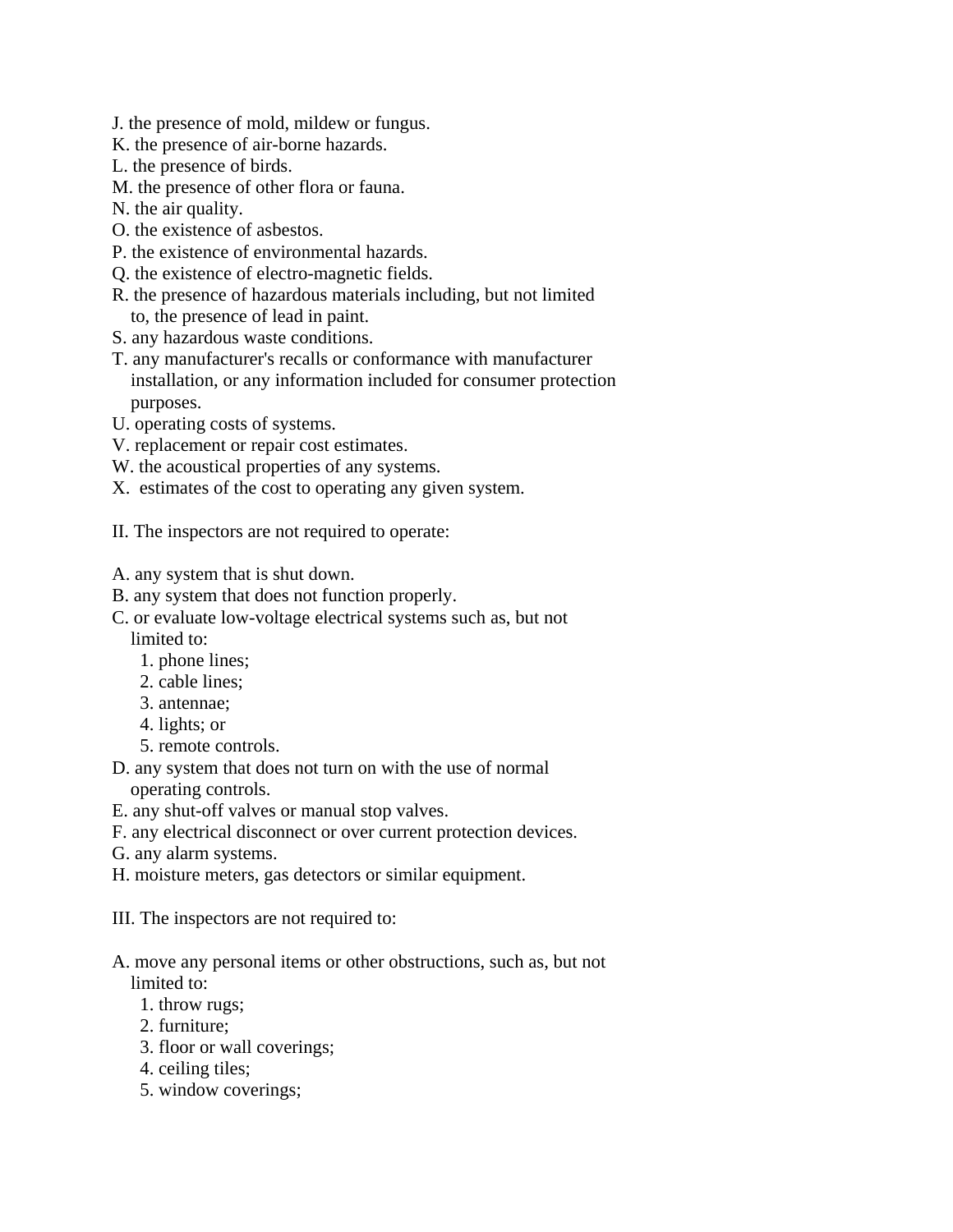- 6. equipment;
- 7. plants;
- 8. ice;
- 9. debris;
- 10. snow;
- 11. water;
- 12. dirt;
- 13. foliage; or
- 14. pets.
- B. dismantle, open, or uncover any system or component.
- C. enter or access any area which may, in the opinion of the inspector, be unsafe.
- D. enter crawlspaces or other areas that are unsafe or not readily accessible.
- E. inspect underground items such as, but not limited to, underground storage tanks or other indications of their presence, whether abandoned or actively used.
- F. do anything which, in the inspector's opinion, is likely to be unsafe or dangerous to the inspector or others, or damage property, such as, but not limited to: walking on roof surfaces, climbing ladders, entering attic spaces, or negotiating with pets.
- G. inspect decorative items.
- H. inspect common elements or areas in multi-unit housing.
- I. inspect intercoms, speaker systems, radio-controlled security devices, or lawn irrigation systems.
- J. offer guarantees or warranties.
- K. offer or perform any engineering services.
- L. offer or perform any trade or professional service other than home inspection.
- M. research the history of the property, report on its potential for alteration, modification, extendibility, or its suitability for a specific or proposed use for occupancy.
- N. determine the age of construction or installation of any system structure or component of a building, or differentiate between original construction and subsequent additions, improvements, renovations or replacements.
- O. determine the insurability of a property.
- P. perform or offer Phase 1 environmental audits.
- Q. inspect on any system or component which is not included in these standards.

# **4. Glossary of Terms**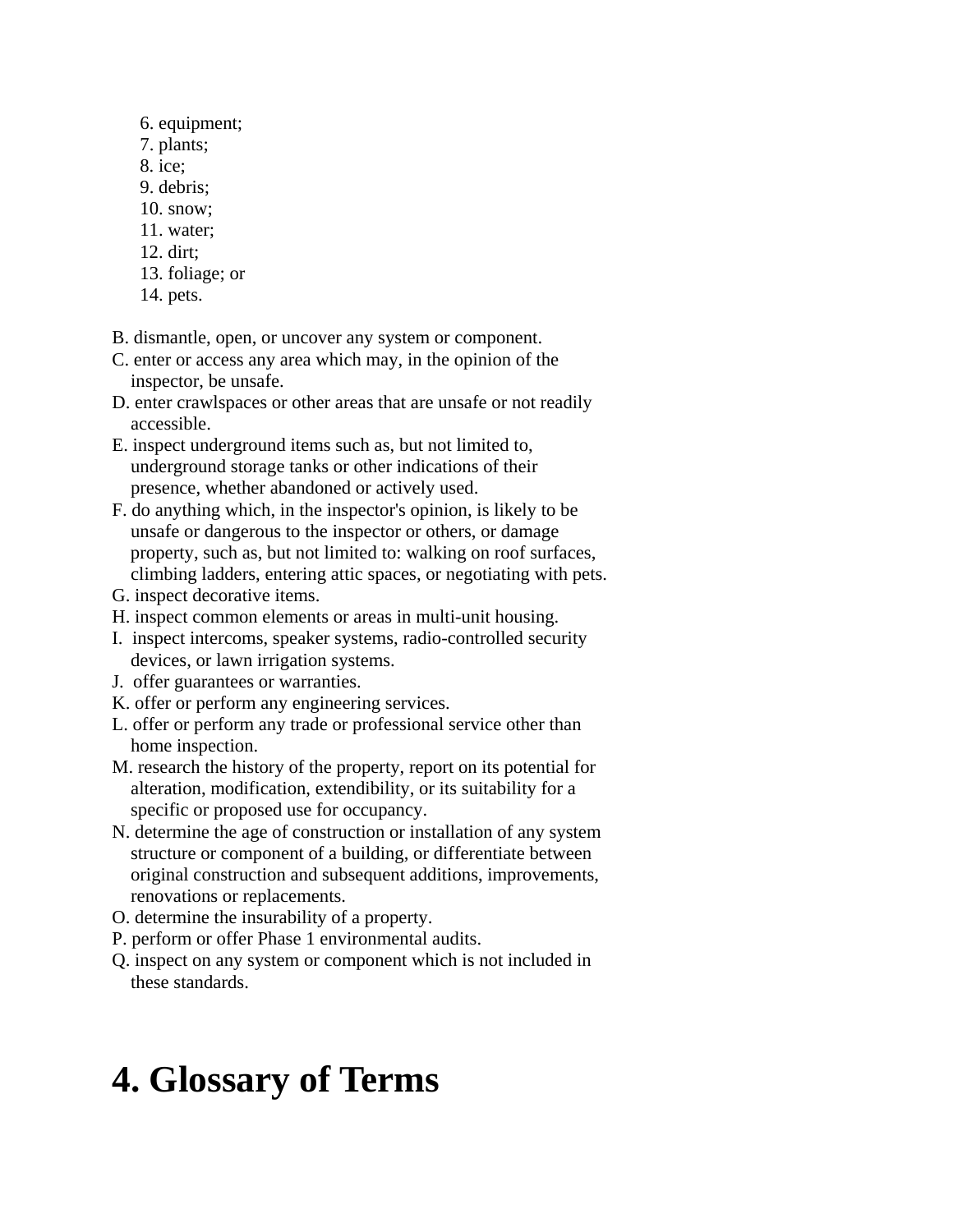4.1. Accessible: Can be approached or entered by the inspector safely, without difficulty, fear or danger.

4.2. Activate: To turn on, supply power, or enable systems, equipment, or devices to become active by normal operating controls. Examples include turning on the gas or water supply valves to the fixtures and appliances, and activating electrical breakers or fuses.

4.3. Adversely Affect: To constitute, or potentially constitute, a negative or destructive impact.

4.4. Alarm System: Warning devices, installed or freestanding, including, but not limited to: carbon monoxide detectors, flue gas and other spillage detectors, security equipment, ejector pumps and smoke alarms.

4.5. Appliance: A household device operated by use of electricity or gas. Not included in this definition are components covered under central heating, central cooling or plumbing.

4.6. Architectural Service: Any practice involving the art and science of building design for construction of any structure or grouping of structures, and the use of space within and surrounding the structures or the design, design development, preparation of construction contract documents, and administration of the construction contract.

4.7. Component: A permanently installed or attached fixture, element or part of a system.

4.8. Condition: The visible and conspicuous state of being of an object.

4.9. Crawlspace: The area within the confines of the foundation and between the ground and the underside of the lowest floor structural component.

4.10. Decorative: Ornamental; not required for the operation of essential systems and components of a home.

4.11. Describe: To report in writing a system or component by its type, or other observed characteristics to distinguish it from other components used for the same purpose.

4.12. Determine: To arrive at an opinion or conclusion pursuant to examination.

4.13. Dismantle: To open, take apart or remove any component, device or piece that would not typically be opened, taken apart or removed by an ordinary occupant.

4.14. Engineering Service: Any professional service or creative work requiring engineering education, training, and experience and the application of special knowledge of the mathematical, physical and engineering sciences to such professional service or creative work as consultation, investigation, evaluation, planning, design and supervision of construction for the purpose of assuring compliance with the specifications and design, in conjunction with structures, buildings, machines, equipment, works or processes.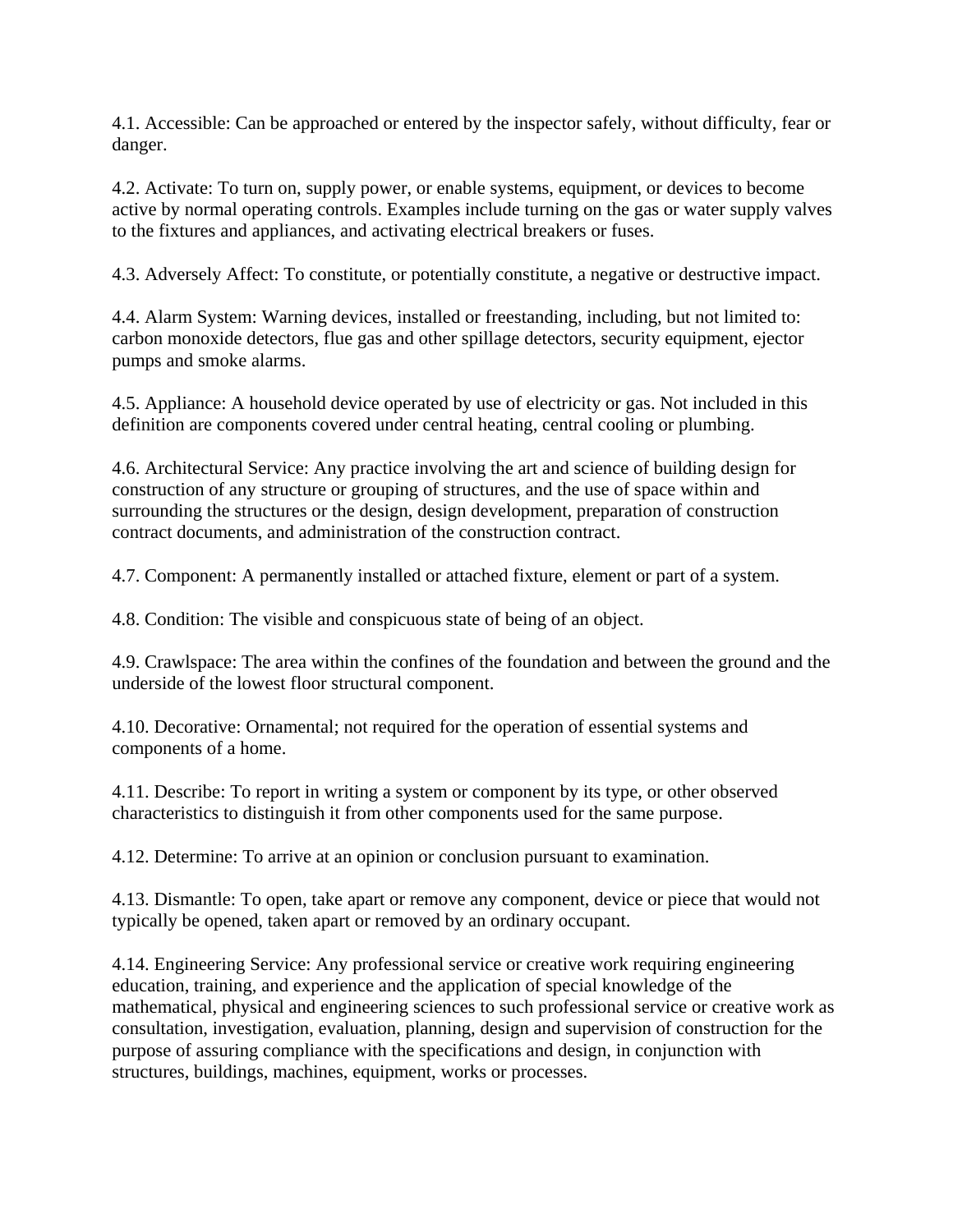4.15. Enter: To go into an area to observe visible components.

4.16. Evaluate: To assess the systems, structures or components of a dwelling.

4.17. Examine: To visually look. See Inspect.

4.18. Foundation: The base upon which the structure or wall rests; usually masonry, concrete, or stone, and generally partially underground.

4.19. Function: The action for which an item, component, or system is specially fitted or used, or for which an item, component or system exists; to be in action or perform a task.

4.20. Functional: Performing, or able to perform, a function.

4.21. Home Inspection: The process by which an inspector visually examines the readily accessible systems and components of a home, and operates those systems and components utilizing these Standards of Practice as a guideline.

4.22. Household Appliances: Kitchen and laundry appliances, room air conditioners, and similar appliances.

4.23. Inspect: To visually look at readily accessible systems and components safely, using normal operating controls, and accessing readily accessible panels and areas in accordance with these Standards of Practice.

4.24. Inspected Property: The readily accessible areas of the buildings, site, items, components, and systems included in the inspection.

4.25. Inspector: One who performs a real estate inspection.

4.26. Installed: Attached or connected such that the installed item requires a tool for removal.

4.27. Material Defect: A condition of a residential real property or any portion of it that would have a significant adverse impact on the value of the real property or that involves an unreasonable risk to people on the property. The fact that a structural element, system or subsystem is near, at or beyond the end of the normal useful life of such a structural element, system or subsystem is not by itself a material defect.

4.28. Normal Operating Controls: Devices, such as thermostats, that would be operated by ordinary occupants which require no specialized skill or knowledge.

4.29. Observe: To see through visually directed attention.

4.30. Operate: To cause systems to function or turn on with normal operating controls.